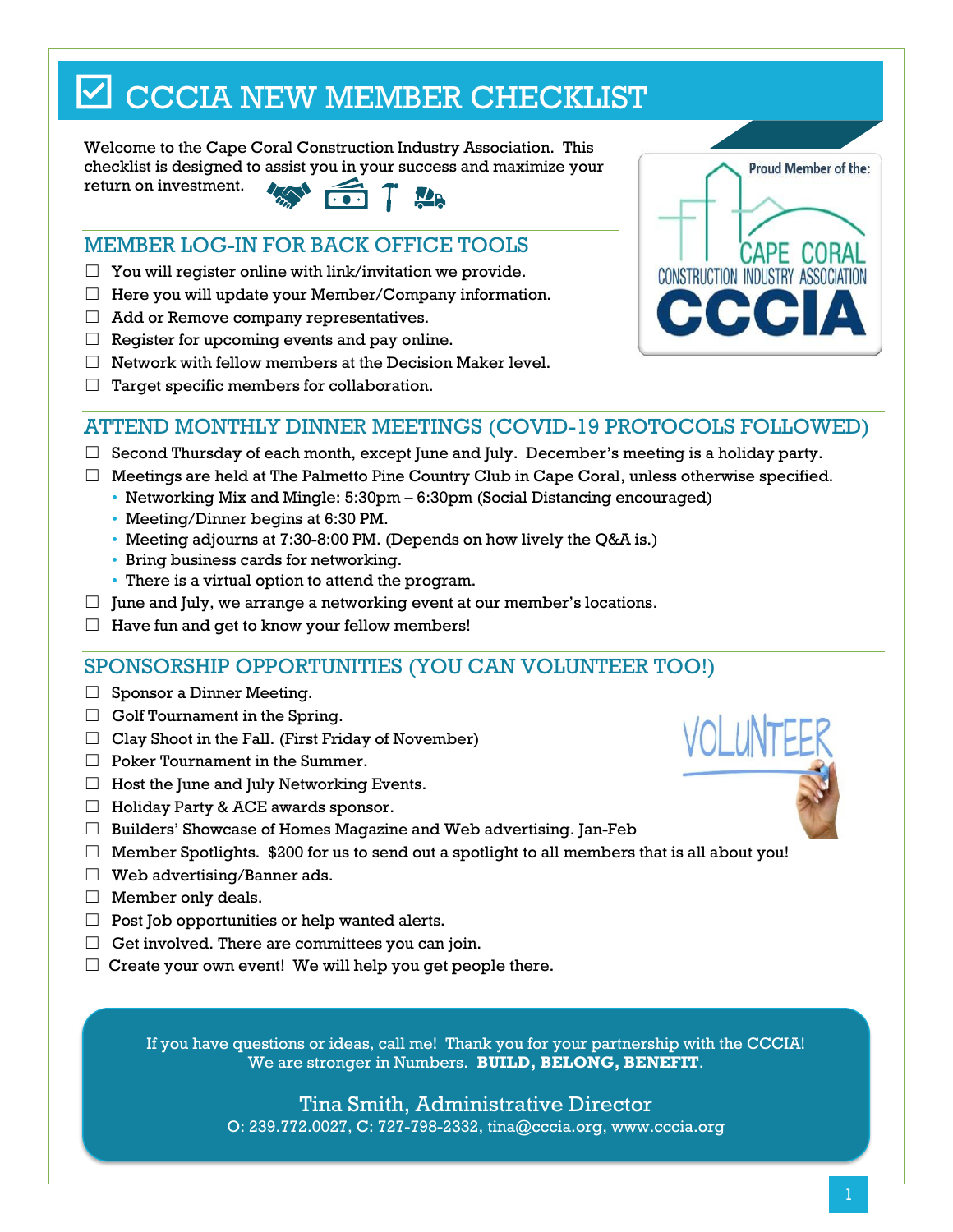## SPONSORSHIP OPPORTUNITIES – DETAILS



**CONSTRUCTION NEWS ADVERTISING**: Monthly Newsletter of the CCCIA. Advertising rates are for the whole year. This allows you to publish guest columns and articles of interest to our members

- **CCCIA MONTHLY DINNER MEETING SPONSOR**: Includes logo on all meeting communication vehicles. Logo on meeting flyer and table tent cards and recognition at the meeting. Samples, give away promo items, etc. are highly encouraged. Includes one dinner ticket. \$400.00
- **GOLF TOURNAMENT SPONSORS:** Our May golf tournament is always well attended. Sponsorships range in price from \$125 for a hole sponsorship, to \$5,000 for tournament naming rights. Marketing Kits will be shared in March.
- **POKER TOURNAMENT SPONSOR**: This is a professionally managed Texas Hold'em tournament. Games, food, beverages, desserts, and fun. Players and spectator tickets will be sold. Sponsorships range from \$150 for a table sponsor to \$3,500 and are based on availability.
- **PREFERRED MATERIALS CLAY SHOOT:** 2021 will be the 3<sup>rd</sup> annual clay shoot. Teams of 4 compete to win prizes. Tournament, breakfast, lunch, beverages, snacks, hearing protection, hats and goodie bags are provided. Takes place at the Bermont Shooting Club in Punta Gorda on the first Friday in November. Sponsorships range from \$125 for a stand sponsorship, to \$2,500 for Promotional items.
- **HOLIDAY PARTY & ACE AWARDS**: This is the perfect occasion to support the CCCIA. General sponsorship includes recognition in all CCCIA print and electronic publications. Marketing Kit provided in November and range from \$100 to \$2,500.
- **WEBSITE ADVERTISING**: The CCCIA website, www.cccia.org, offers many opportunities to promote your business. Banner ads, Member to Member deals, job postings, member spotlights and focus months/quarters. Prices range from FREE to \$400 per quarter, or \$800 (half price) for new members first full year. Talk to us about hybrid programs. Everything is possible.
- **INDUSTRY PARTNER**: The Industry Partner is our most exclusive and active sponsorship. IP's are named sponsors at ALL CCCIA regularly scheduled events. IP's are a non-compete sponsorship and receive first right of refusal annually. This all-inclusive sponsorship includes recognition at all print and electronic communications. Price is for one year and is based on individual agreements. Talk to us about becoming an Industry Partner. We will work hard for you!
- **OTHER OPPORTUNITIES**: The sky is the limit. The CCCIA is heavily involved in many community events. Including Sporting Events, City Council Forums and Chamber of Commerce activities and publications. If you have collaborative ideas that will help us to get your business recognized, let's talk about it.
- **VOLUNTEER**: We ALWAYS need volunteers for our events. If your budget is tight, we will welcome you to work at our events or help with activities. Maybe you have a knack at getting raffle prizes from business partners! We welcome the help.
- **REFERRALS**: Referrals are the greatest gift you can provide to us. Tell your subcontractors and vendors that you only work with other CCCIA members. We will be sure to thank you!